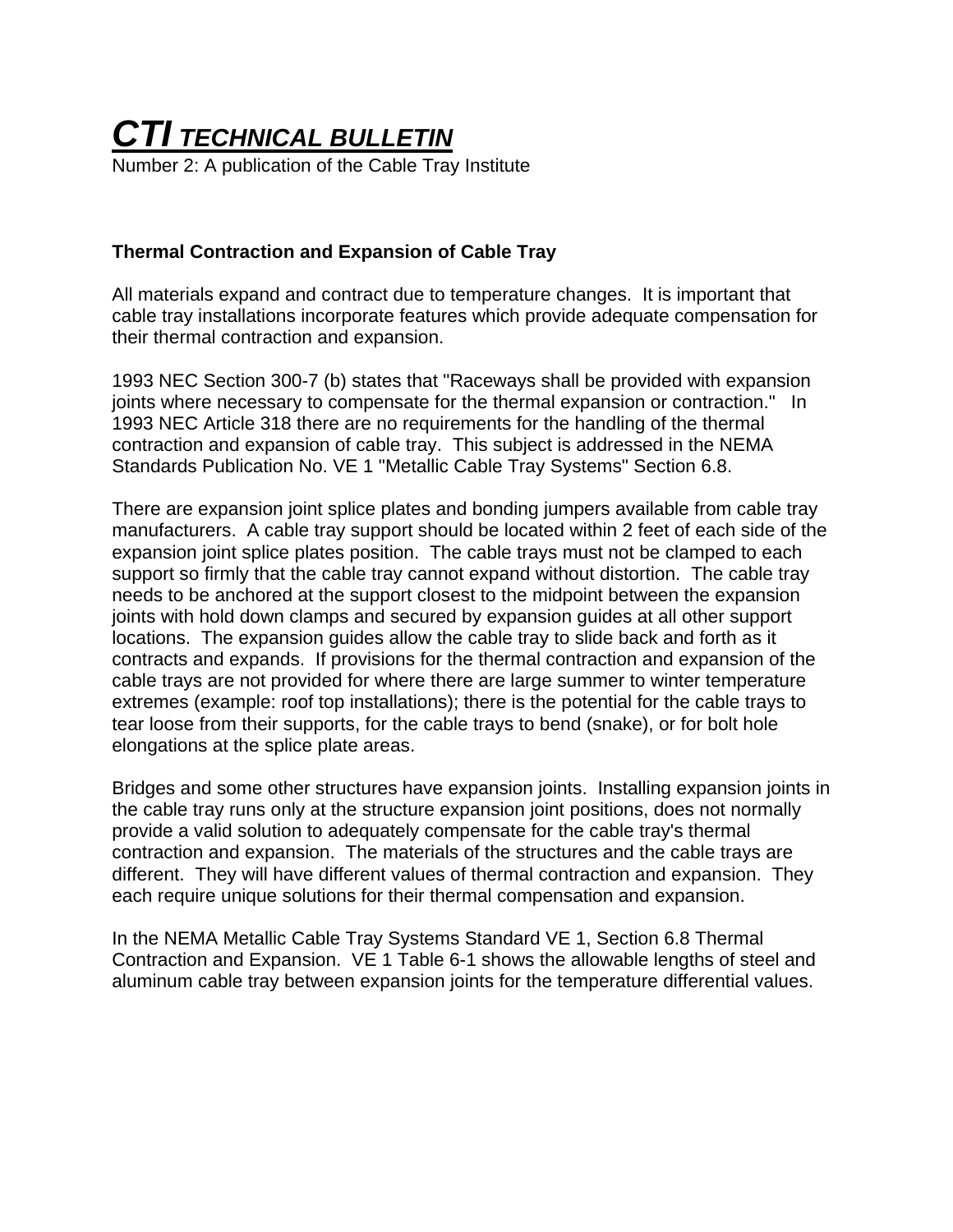

## Figure 6-9

For a 100° F differential (winter to summer). a steel cable tray will require an expansion joint every 128 feet and an aluminum cable tray every 65 feet. The temperature at the time of installation will dictate the gap setting.

VE 1 Figure 6-9 is a nomograph from which the required metal expansion gap setting may be determined.

The Gap Setting of the Expansion Joint Splice Plate Nomograph is used as follows per the example indicated on VE 1 Figure

Figure 6-9

For a 100° F differential (winter to summer), a steel cable tray will require an expansion joint every 128 feet and an aluminum cable tray every 65 feet. The temperature at the time of installation will dictate the gap setting.

VE 1 Figure 6-9 is a nomograph from which the required metal expansion gap setting may be determined.

The Gap Setting of the Expansion Joint Splice Plate Nomograph is used as follows per the example indicated on VE 1 Figure 6-9.

- Step 1. Plot the highest expected cable tray metal temperature on the maximum temperature vertical axis. Example's Value =  $100^{\circ}$  F.
- Step 2. Plot the lowest expected cable tray metal temperature on the minimum temperature vertical axis. Example's Value:  $= -28^{\circ}$  F.
- Step 3. Draw a line between these maximum and minimum temperature points on the two vertical axis.
- Step 4. To determine the required expansion joint gap setting: Plot the cable tray metal temperature at the time of the cable tray installation on the Maximum temperature vertical axis (Example's Value: 50° F). Project over from the 50° F point on the maximum temperature vertical axis to an intersection with the line between the maximum and minimum cable tray metal temperatures. From this intersection point, project down to the gap setting horizontal axis to find the correct gap setting value (Example's Value: 3/8 inch gap setting). This is the length of the gap to be set between the cable tray sections at the expansion joint splice plate location.